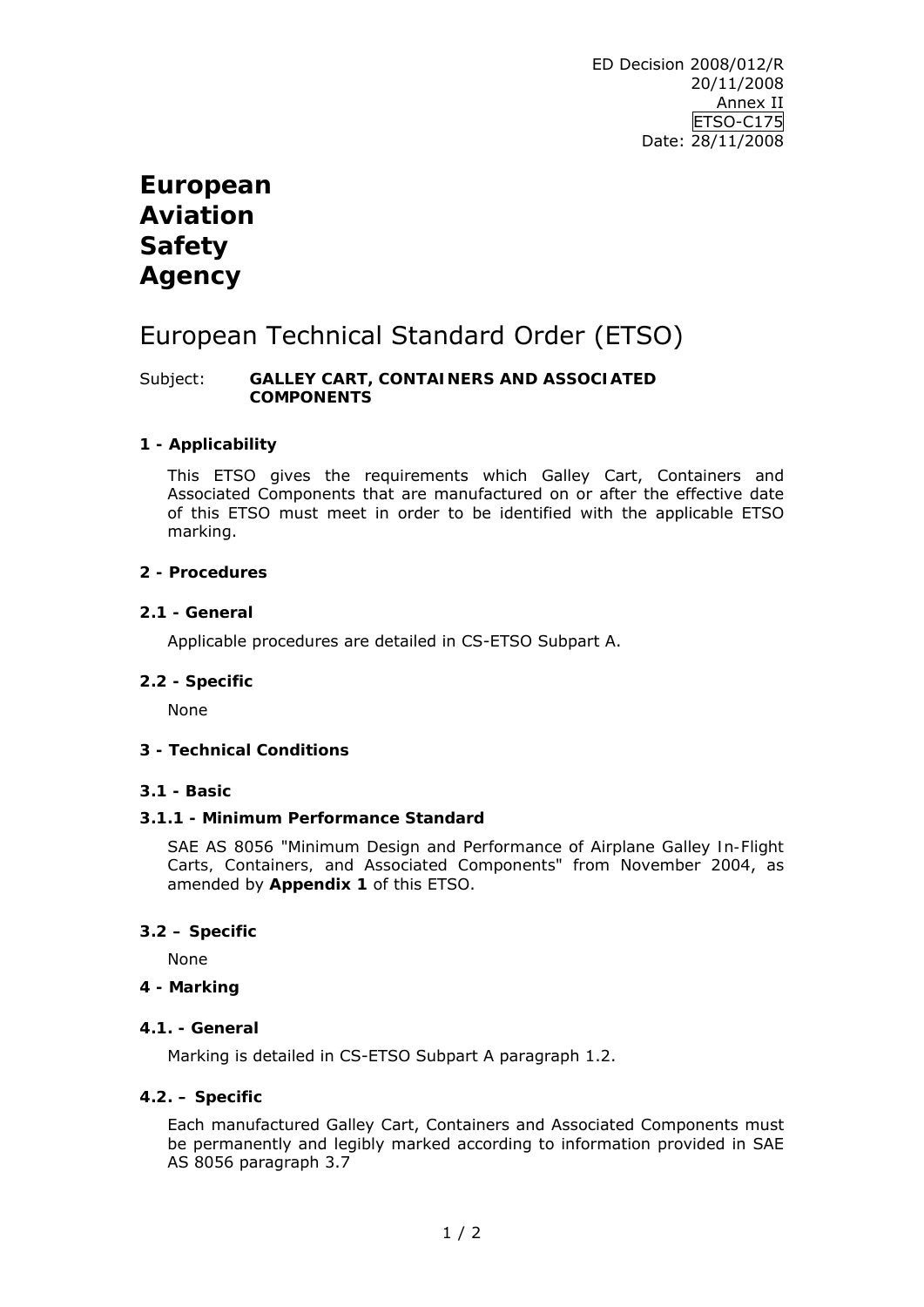ED Decision 2008/012/R 20/11/2008 Annex II ETSO-C175 Date: 28/11/2008

## **5 - Availability of Referenced Document**

Refer to CS-ETSO Subpart A paragraph 3.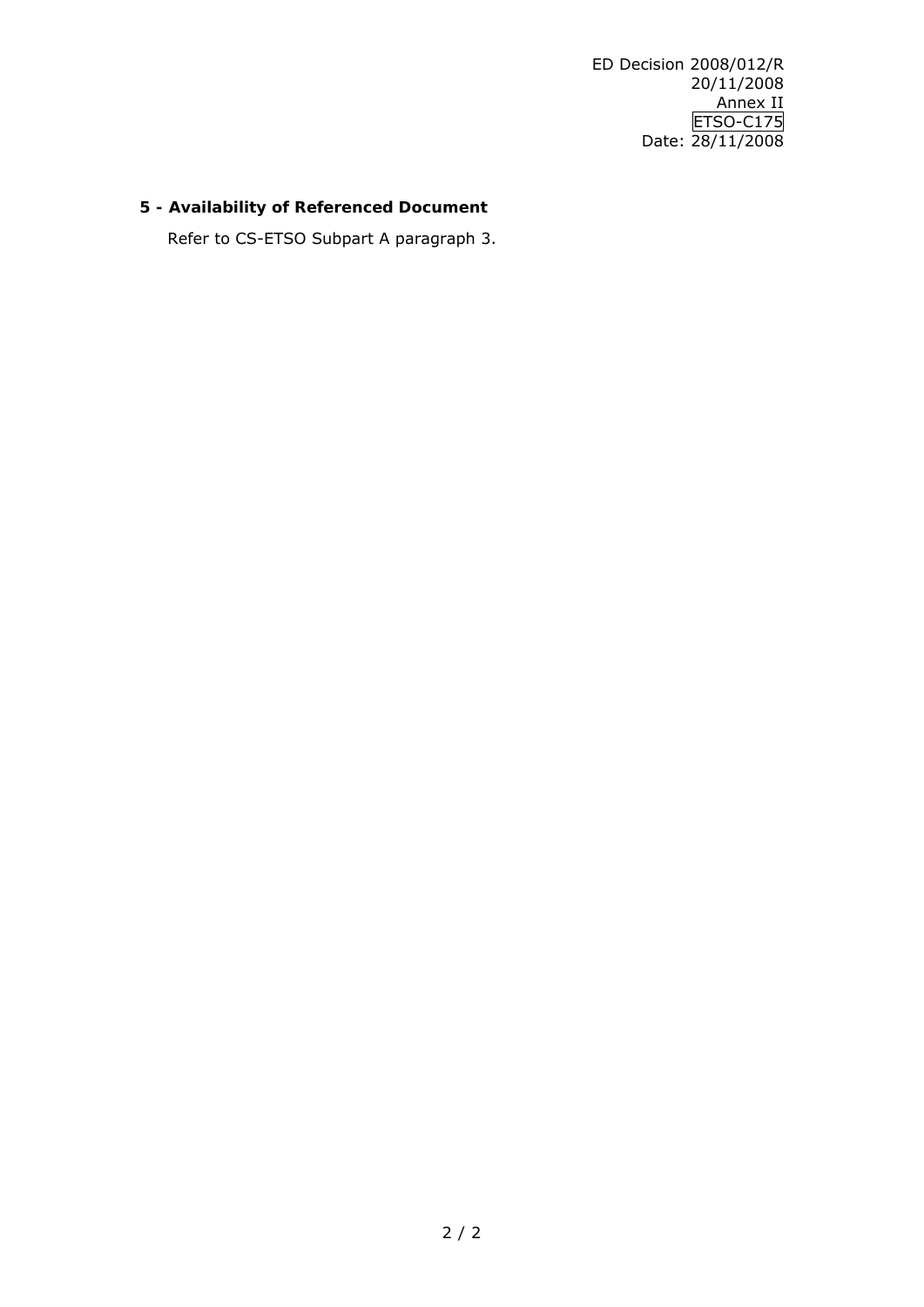#### **APPENDIX 1.**

#### **MPS FOR GALLEY CARTS, CONTAINERS and ASSOCIATED COMPONENTS**

This ETSO's standards are set forth in the industry standard, SAE AS 8056, *Minimum Design and Performance of Airplane Galley In-Flight Carts, Containers, and Associated Components*, dated November 2004 modified as follows:

#### **Modifications to SAE AS 8056**

| AS 8056 section:                                                   | Action:                                                                                                                                                                                                                                                                                                                                                                                                                       |
|--------------------------------------------------------------------|-------------------------------------------------------------------------------------------------------------------------------------------------------------------------------------------------------------------------------------------------------------------------------------------------------------------------------------------------------------------------------------------------------------------------------|
| 3.2.1, Materials and Materials<br>Control                          | TO DELETE "or experience."                                                                                                                                                                                                                                                                                                                                                                                                    |
| 3.2.1.2, Materials                                                 | TO CHANGE ALL TO: "Each batch, roll or sheet of<br>non-metallic<br>finished<br>materials<br>or<br>metal<br>(including finishes or decorative surfaces applied<br>to the materials) shall meet the applicable test<br>criteria prescribed in 14 CFR part 25, Appendix F,<br>parts I, IV, V and VI."                                                                                                                            |
| 3.2.5, Interface Clearances                                        | TO ADD AT END: "and shall account for the<br>equipment and aircraft tolerances."                                                                                                                                                                                                                                                                                                                                              |
| 3.3.5, Material Strength<br>Properties and Material<br>Variability | TO ADD after first paragraph: "The applicable<br>specifications are Metallic Materials Process<br>Development<br>and<br>Standardization<br>(MMPDS,<br>formerly MIL Handbook-5) and MIL Handbook-<br>$17.$ "                                                                                                                                                                                                                   |
| 3.5, Fire Properties                                               | TO ADD new sub section after 3.5.2:<br>"Flame Propagation: thermal /acoustic insulation<br>material installed on the equipment shall meet<br>the flame propagation requirements of 14 CFR §<br>25.856(a) when tested per Appendix F, part VI or<br>approved<br>other<br>Agency<br>equivalent<br>test<br>requirements. This requirement does not apply to<br>"small parts" as defined in 14 CFR part25,<br>Appendix F part I." |
| 3.6, Fire Containment                                              | TO CHANGE 14 CFR 25.853 to 14 CFR §<br>25.853(h).                                                                                                                                                                                                                                                                                                                                                                             |
| 4.1, General                                                       | ADD after 1st paragraph: "ETSO Applicants are<br>encouraged to validate finite element models<br>based on critical testing when such an approach<br>is taken to substantiate design changes to ensure<br>compliance with 14 CFR § 25.307."                                                                                                                                                                                    |
| 4.2, Structural                                                    | TO ADD between the 2nd and 3rd paragraph: "In<br>order to maintain a maximum door deflection of<br>50 mm, the allowable retaining device envelope<br>and the minimum retaining device engagement<br>area shown in Figures 4 and 5 shall be developed<br>by testing for both the primary and secondary<br>retaining devices acting independently."                                                                             |